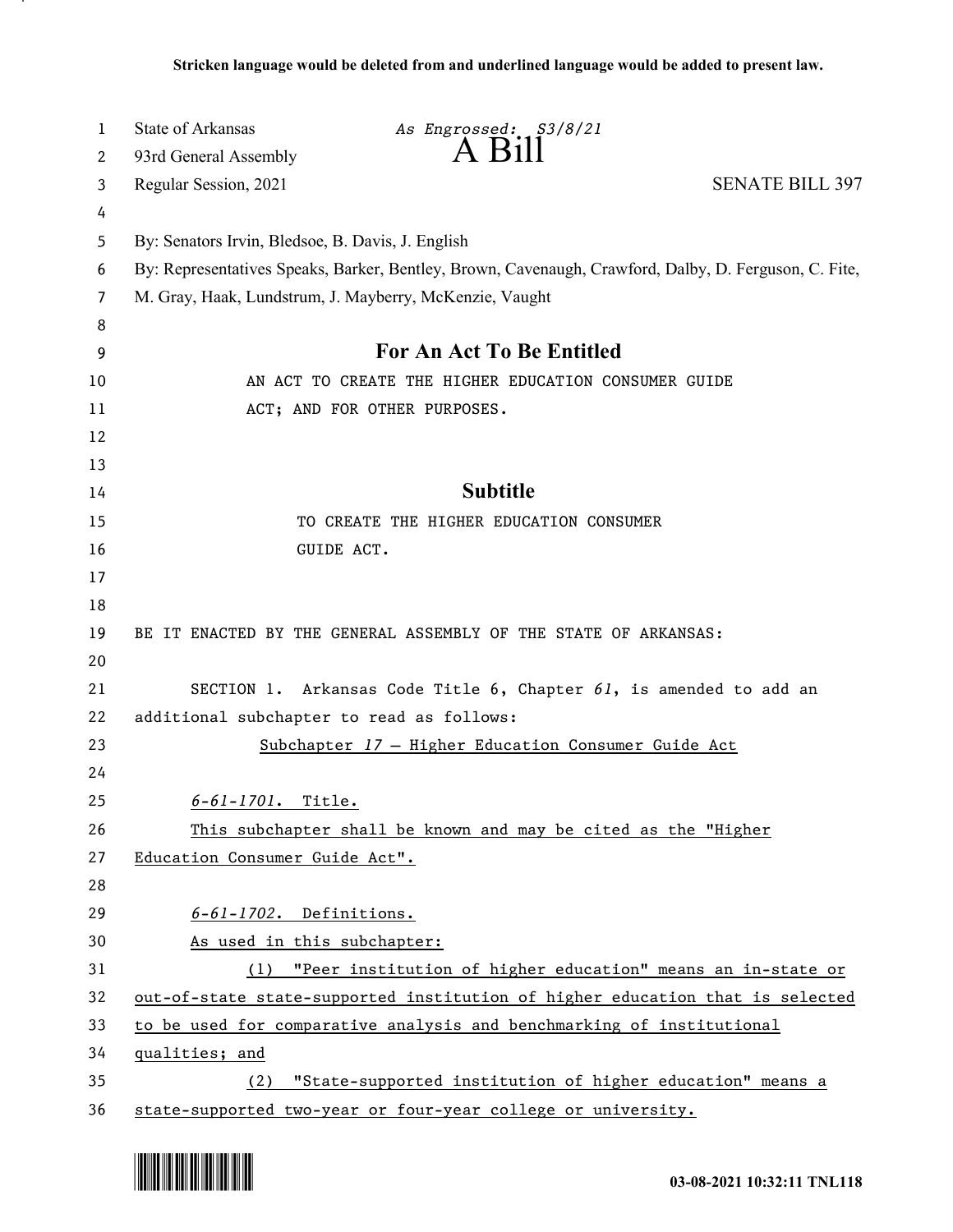| 1            |                                                                               |  |  |
|--------------|-------------------------------------------------------------------------------|--|--|
| $\mathbf{2}$ | 6-61-1703. Higher Education Consumer Guide.                                   |  |  |
| 3            | (a)(1) The Arkansas Higher Education Coordinating Board shall create a        |  |  |
| 4            | Higher Education Consumer Guide that is designed for use by prospective       |  |  |
| 5            | students and parents and legal guardians of prospective students at a state-  |  |  |
| 6            | supported institution of higher education.                                    |  |  |
| 7            | The Higher Education Consumer Guide created by the board<br>(2)               |  |  |
| 8            | under subdivision (a)(1) of this section shall be provided to each state-     |  |  |
| 9            | supported institution of higher education for use in the prospective student  |  |  |
| 10           | application process at each state-supported institution of higher education.  |  |  |
| 11           | The Higher Education Consumer Guide created by the board under<br>(b)         |  |  |
| 12           | subdivision $(a)(1)$ of this section shall identify the:                      |  |  |
| 13           | (1) Institutional grouping to which each state-supported                      |  |  |
| 14           | institution of higher education is assigned under the board's accountability  |  |  |
| 15           | system; and                                                                   |  |  |
| 16           | Peer institutions of higher education associated with each<br>(2)             |  |  |
| 17           | state-supported institution of higher education.                              |  |  |
| 18           | $(c)(1)$ The Higher Education Consumer Guide created by the board under       |  |  |
| 19           | subdivision (a)(1) of this section shall include the following information    |  |  |
| 20           | without limitation as it relates to the most recent state fiscal year for     |  |  |
| 21           | which the information is available:                                           |  |  |
| 22           | Retention and graduation rates;<br>(A)                                        |  |  |
| 23           | (B)<br>The cost of tuition;                                                   |  |  |
| 24           | The average amount borrowed and loan default rate;<br>(C)                     |  |  |
| 25           | Percentage of students who applied for first-time<br>(D)                      |  |  |
| 26           | undergraduate admission and were offered admission to each state-supported    |  |  |
| 27           | institution of higher education that is not determined to be an open          |  |  |
| 28           | admission institution;                                                        |  |  |
| 29           | Average composite test scores of students enrolled in<br>(E)                  |  |  |
| 30           | each state-supported institution of higher education;                         |  |  |
| 31           | Job placement of students within the first three (3)<br>(F)                   |  |  |
| 32           | years of graduation;                                                          |  |  |
| 33           | Income of college alumni over the first twenty (20)<br>(G)                    |  |  |
| 34           | years after completion of their credential;                                   |  |  |
| 35           | Percentage of students enrolled at each state-<br>(H)                         |  |  |
| 36           | supported institution of higher education from the top ten percent (10%) of a |  |  |

03-08-2021 10:32:11 TNL118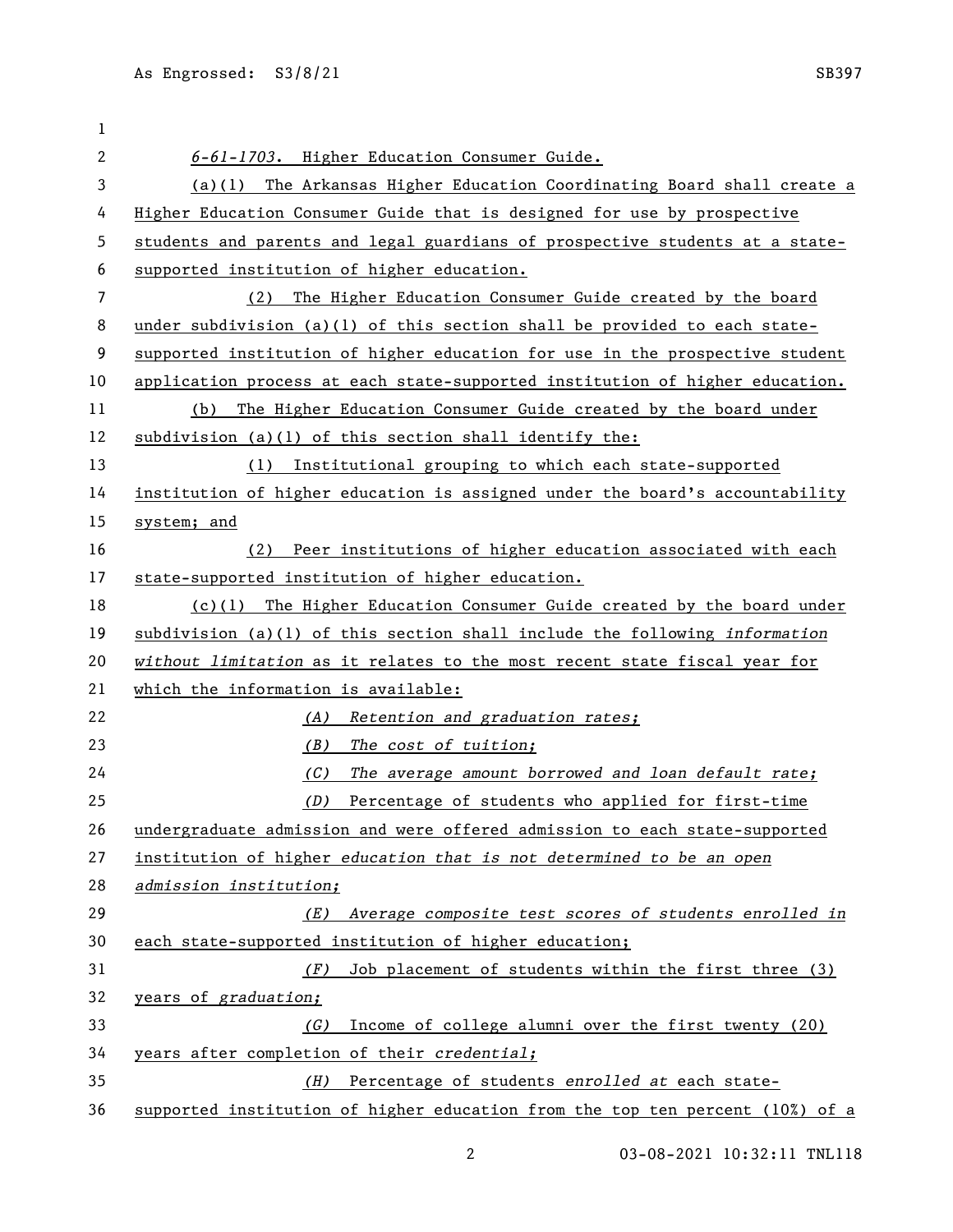As Engrossed: S3/8/21 SB397

| 1              | public high school class located in Arkansas; and                             |  |  |
|----------------|-------------------------------------------------------------------------------|--|--|
| $\mathbf{2}$   | Average number of semesters for completion of an<br>(I)                       |  |  |
| 3              | associate's or bachelor's credential at the institution.                      |  |  |
| 4              | Information provided under subdivision $(c)(1)$ of this<br>(2)                |  |  |
| 5              | section shall be compiled using data from the following sources without       |  |  |
| 6              | limitation:                                                                   |  |  |
| $\overline{7}$ | The Division of Higher Education;<br>(A)                                      |  |  |
| 8              | (B)<br>The Integrated Postsecondary Education Data System,                    |  |  |
| 9              | published by the National Center for Education Statistics;                    |  |  |
| 10             | (C)<br>The College Scorecard;                                                 |  |  |
| 11             | (D)<br>The Arkansas Economic Security Report; and                             |  |  |
| 12             | (E)<br>The Arkansas State Longitudinal Data System and                        |  |  |
| 13             | interstate compacts for the sharing of employment data when reasonably        |  |  |
| 14             | available upon the establishment of the Arkansas State Longitudinal Data      |  |  |
| 15             | System.                                                                       |  |  |
| 16             | Information provided under subdivision $(c)(1)$ of this<br>(3)                |  |  |
| 17             | section shall be compared with the same information that is available for the |  |  |
| 18             | state fiscal year preceding:                                                  |  |  |
| 19             | The most recent state fiscal year; and<br>(A)                                 |  |  |
| 20             | (B)<br>The reports for the most recent five (5) years.                        |  |  |
| 21             | (d) A prospective student shall verify that he or she has been                |  |  |
| 22             | provided the Higher Education Consumer Guide before completing an application |  |  |
| 23             | to a state-supported institution of higher education.                         |  |  |
| 24             | The Higher Education Consumer Guide required by this section shall<br>(e)     |  |  |
| 25             | be made publicly available on the:                                            |  |  |
| 26             | Board's website; and<br>(1)                                                   |  |  |
| 27             | (2)<br>Website of each state-supported institution of higher                  |  |  |
| 28             | education.                                                                    |  |  |
| 29             | The division shall promulgate rules to implement this subchapter.<br>(f)      |  |  |
| 30             |                                                                               |  |  |
| 31             | SECTION 2. DO NOT CODIFY. Rules.                                              |  |  |
| 32             | When adopting the initial rules required under this act, the<br>(a)           |  |  |
| 33             | Division of Higher Education shall file the final rules with the Secretary of |  |  |
| 34             | State for adoption under $\frac{1}{2}$ 25-15-204(f):                          |  |  |
| 35             | (1) On or before January 1, 2022; or                                          |  |  |
| 36             | (2) If approval under $\S$ 10-3-309 has not occurred by January 1,            |  |  |

03-08-2021 10:32:11 TNL118